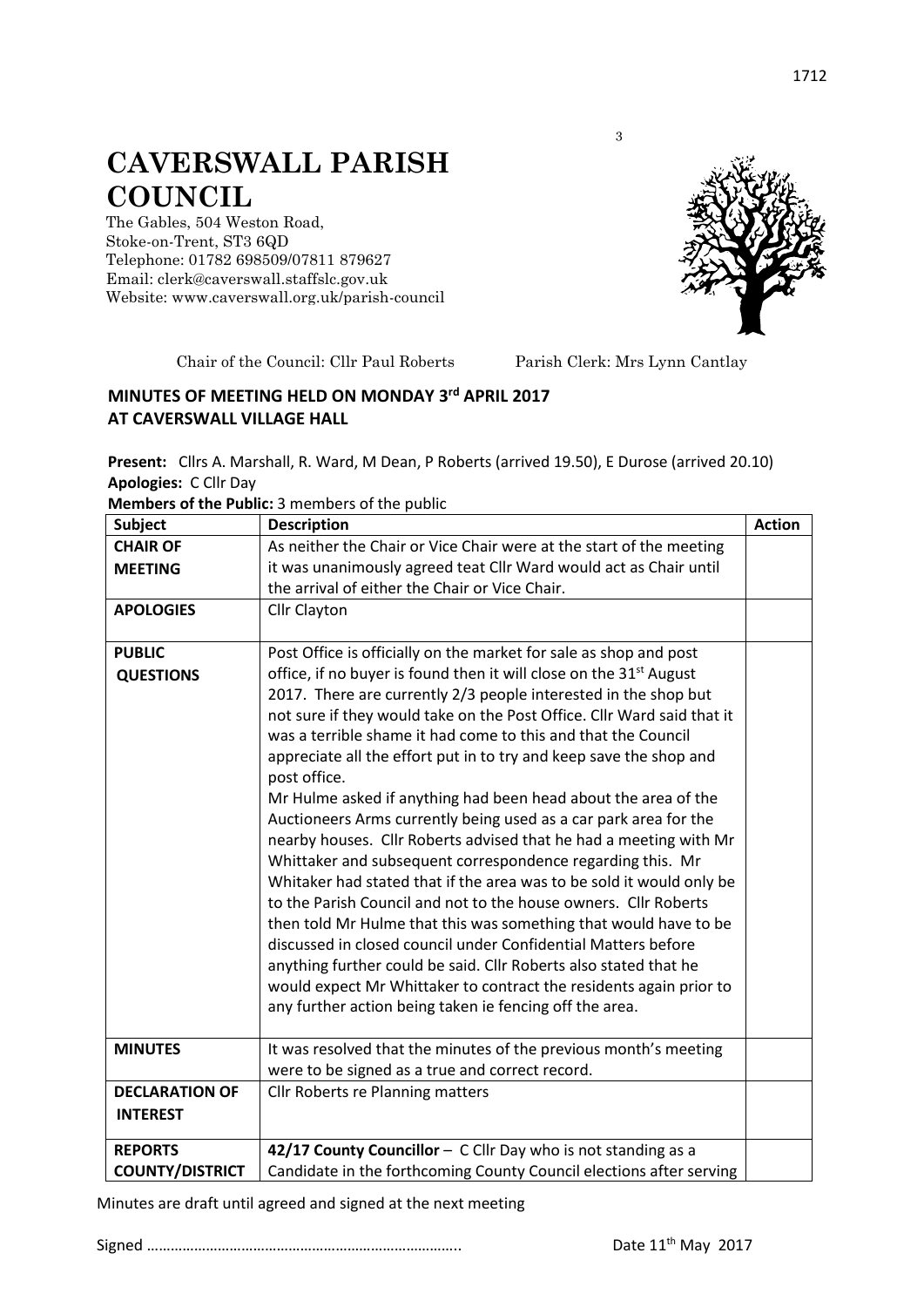| <b>Subject</b>         | <b>Description</b>                                                                                                                        | <b>Action</b> |
|------------------------|-------------------------------------------------------------------------------------------------------------------------------------------|---------------|
| <b>COUNCILLORS</b>     | for 16 years as the County Councillor for the Caverswall Ward                                                                             |               |
|                        | spoke about the good working relationship he has had during this<br>time and hoped that the Parish Council would continue to work         |               |
|                        | closely with the new C Councillor. Cllr Ward, on behalf of the                                                                            |               |
|                        | Parish Council, thanked C Councillor Day for all the hard work he                                                                         |               |
|                        | has done during the 16 years and wished him well in the future,                                                                           |               |
|                        | this was seconded by all present at the meeting.                                                                                          |               |
|                        |                                                                                                                                           |               |
|                        | 43/17 District Councillor - Cllr Ward reported that there had not                                                                         |               |
| HANDYMAN/              | been any meetings recently, therefore nothing to report.<br>Clerk to contact Lengthsman re tidying verges/pavements along                 |               |
| <b>LENGTHSMAN</b>      | School Lane and also to arrange for him to get the new security key                                                                       |               |
|                        | for the gates/height barriers.                                                                                                            |               |
|                        |                                                                                                                                           |               |
| <b>MATTERS ARISING</b> | <b>HIGHWAYS ISSUES -</b>                                                                                                                  |               |
| <b>FROM PREVIOUS</b>   | 44/17 - Grids and Drains                                                                                                                  |               |
| <b>MEETINGS</b>        | Cllr Marshall advised that the School Lane grids still need doing. Cllr<br>Ward reported that SCC have just put in another £5m into their |               |
|                        | budget to try and catch up on all the outstanding problems -                                                                              |               |
|                        | footpaths, drains etc hopefully in next 12 months when should see                                                                         |               |
|                        | an improvement.                                                                                                                           |               |
|                        | 45/17 - Footpaths                                                                                                                         |               |
|                        | No report                                                                                                                                 |               |
|                        | 46/17 - Bus Shelter by Scout Hut                                                                                                          |               |
|                        | $(18/17, 05/17, 151/16, 138/16, 120/16, 103/16)$                                                                                          |               |
|                        | Still not heard anything - Cllr Roberts will chase up.                                                                                    | PR            |
|                        | 47/17 - Fencing along The Dams<br>(19/17, 06/17, 152/16, 139/16, 104/16, 67/16, 41/16, 26/16,                                             |               |
|                        | 15/16                                                                                                                                     |               |
|                        | Decision made to leave till back end of summer as hedge grown too                                                                         |               |
|                        | much to tackle removal of the existing fencing.                                                                                           |               |
|                        | 48/17 - Car Park Access Barriers - Height warning signs                                                                                   |               |
|                        | (20/17, 08/17, 153/16, 141/16, 126/16, 113/16                                                                                             |               |
|                        | Cllr Roberts had obtained a price for these but this was considered                                                                       |               |
|                        | excessive.                                                                                                                                |               |
|                        | Further investigations to be made for pvc signs that can then be<br>mounted onto steel and clamped onto the barriers.                     |               |
|                        | Wording to be - "Caution maximum height 6ft 9in (2m)"                                                                                     |               |
|                        | 49/17 - St Peters Church - Condition of the church yard                                                                                   |               |
|                        | (21/17, 09/17, 154/16)                                                                                                                    |               |
|                        | Ongoing.                                                                                                                                  |               |
|                        | 50/17 - Trees along The Dams                                                                                                              |               |
|                        | (22/17, 10/17)                                                                                                                            |               |
|                        | Waiting on response from N & J Trees. Clerk to chase. And also to<br>contact Rob Steele to see if he has had any response from them.      | Clerk         |
|                        | 51/17 - Access to bus stop in The Square                                                                                                  |               |
|                        | Clerk has spoken to C Cllr Day about this and has emailed David                                                                           |               |
|                        | Greatbach at SCC asking him to look into this.                                                                                            |               |
|                        |                                                                                                                                           |               |

Minutes are draft until agreed and signed at the next meeting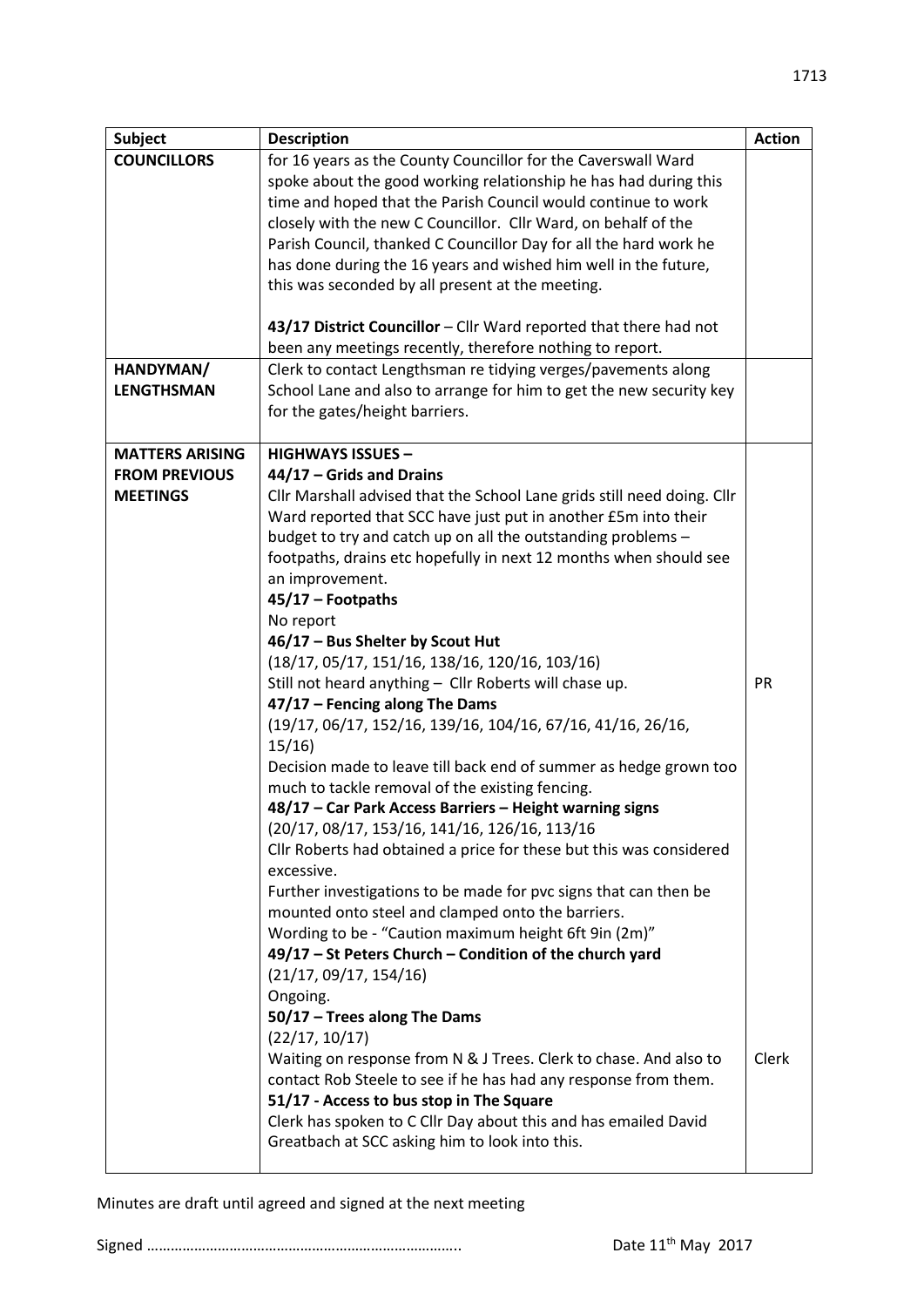| <b>Subject</b>        | <b>Description</b>                                                                                  | <b>Action</b> |
|-----------------------|-----------------------------------------------------------------------------------------------------|---------------|
|                       |                                                                                                     |               |
|                       | 52/17 - Potters Bar FC - Use of pitch for season 2017/18                                            |               |
|                       | Invite to next meeting and to remind them about "donation" for                                      | <b>Clerk</b>  |
|                       | this seasons use of pitch as per agreement.                                                         |               |
|                       | 53/17 - Caverswall Castle                                                                           |               |
|                       | Reply to PCs letter had been received and gave details of exactly                                   |               |
|                       | what is permitted.                                                                                  |               |
|                       | Cllr Durose advised that the Historical Society were going to the                                   |               |
|                       | Castle but was not sure who arrange it, the Society or Mr                                           |               |
|                       | MacDonald.                                                                                          |               |
|                       | 54/17 - Playing fields/bollards village hall                                                        |               |
|                       | Awaiting on quote.                                                                                  |               |
|                       | 55/17 - Village Hall Trustee                                                                        |               |
|                       | Cllr Roberts advised that he had spoken to the Secretary of the                                     |               |
|                       | Village Hall and that they were asking him personally to become a                                   |               |
|                       | Trustee. However, he was told that they are the only Village Hall                                   |               |
|                       | locally who do not have their local Parish Council as Custodial                                     |               |
|                       | Trustees and that they would be writing to the Parish Council to ask                                |               |
|                       | that we consider becoming their Custodial Trustee.                                                  |               |
|                       | Opinion was that this was something that should be considered but                                   |               |
|                       | it was agreed that research need to be done to find out what the                                    |               |
|                       | implications/financial liability/risk/roles the Parish Council would                                |               |
|                       | have prior to receiving any letter.                                                                 |               |
|                       | <b>Unresolved Items: None</b>                                                                       |               |
| <b>CORRESPONDENCE</b> | <b>TSB</b><br><b>Bank Statement</b>                                                                 |               |
|                       | <b>SCC</b><br><b>Community Paths Initiative</b>                                                     |               |
|                       |                                                                                                     |               |
| <b>FINANCE</b>        | 56/17 - Accounts                                                                                    |               |
|                       | Payments:                                                                                           |               |
|                       | The following accounts were approved for payment: -<br>∗                                            |               |
|                       | Mrs L Cantlay - Clerk Salary and Expenses - April<br>£215.00<br>TOTAL PAYMENTS THIS MONTH - £215.00 |               |
|                       | *<br>- indicates payments to be made via Internet Banking Faster                                    |               |
|                       | Payment, approved at meeting.                                                                       |               |
|                       | Transfer: £200.00                                                                                   |               |
|                       | Receipts:                                                                                           |               |
|                       | Bank Interest - both accounts - none received prior to meeting                                      |               |
|                       | Accounts (after any payment or receipts made):                                                      |               |
|                       | Current Account - £239.52                                                                           |               |
|                       | Instant Access Account - £6200.21                                                                   |               |
|                       | Contingency Account - £12.109.34                                                                    |               |
|                       |                                                                                                     |               |
|                       | <b>Year-end accounts</b>                                                                            |               |
|                       | Clerk had produced year end accounts which were given to all                                        |               |
|                       | Councillors.                                                                                        |               |
|                       | All account books/sheets given to Cllr Marshall, as RFO, to check                                   | <b>AM</b>     |
|                       | prior to sending to Internal Auditor and the completion of Annual                                   |               |
|                       | Return.                                                                                             |               |
|                       |                                                                                                     |               |

Minutes are draft until agreed and signed at the next meeting